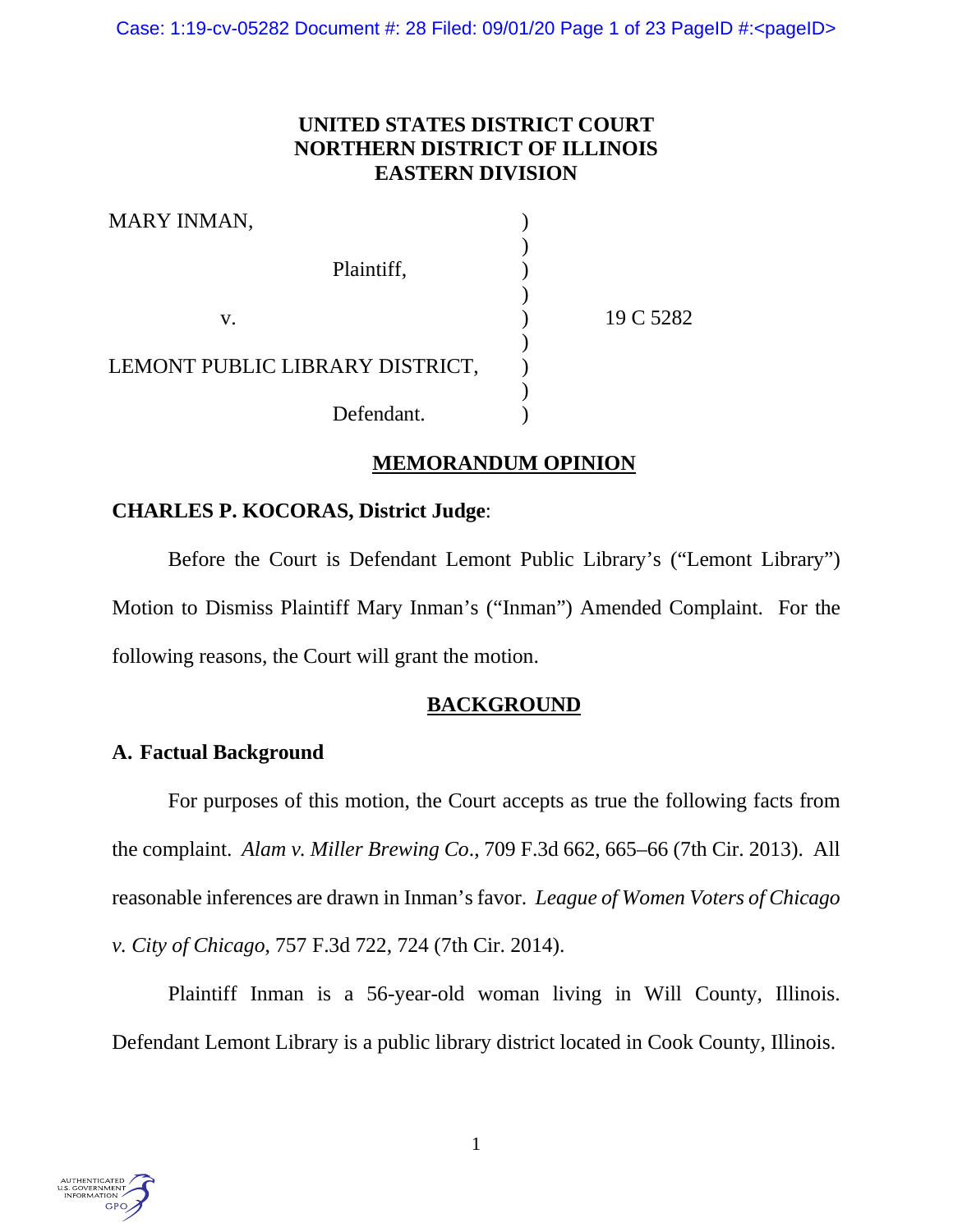Inman was a librarian at Lemont Library for over thirty years where she helped facilitate the library's children's programs. Inman alleges that while employed at Lemont Library, Sandra Pointon ("Pointon"), the Director of Lemont Library, created a hostile work environment, discriminated against Inman because of a disability, did not reasonably accommodate her disability, and discriminated against her based on her age. Inman alleges that she is disabled because of her need for two knee replacement surgeries which made it difficult for her to walk.

The core of Inman's Amended Complaint includes several incidents starting in September 2017 and continuing through August 6, 2018, when Inman's employment was terminated. In September 2017, Inman knew that she would need left and right knee replacement surgeries because her knees were deteriorating. Pointon found out about this and acted annoyed and inpatient. In October 2017, Inman spoke with Pointon about why she was not invited to a library conference. Pointon replied: "Oh, I didn't think that you would be able to get around." Pointon also failed to respond to Inman's request to attend a different continuing education seminar and a meeting of local children's librarians which she had previously attended.

Later in 2017, Pointon suggested that Inman "get a scooter" to help her move about the library. Rather than using a scooter, Inman used a red library book cart and two canes to help her move. Inman tried to conceal her use of the red book cart by putting library materials on the book cart while she worked and by trying to use only one cane while engaging with the public.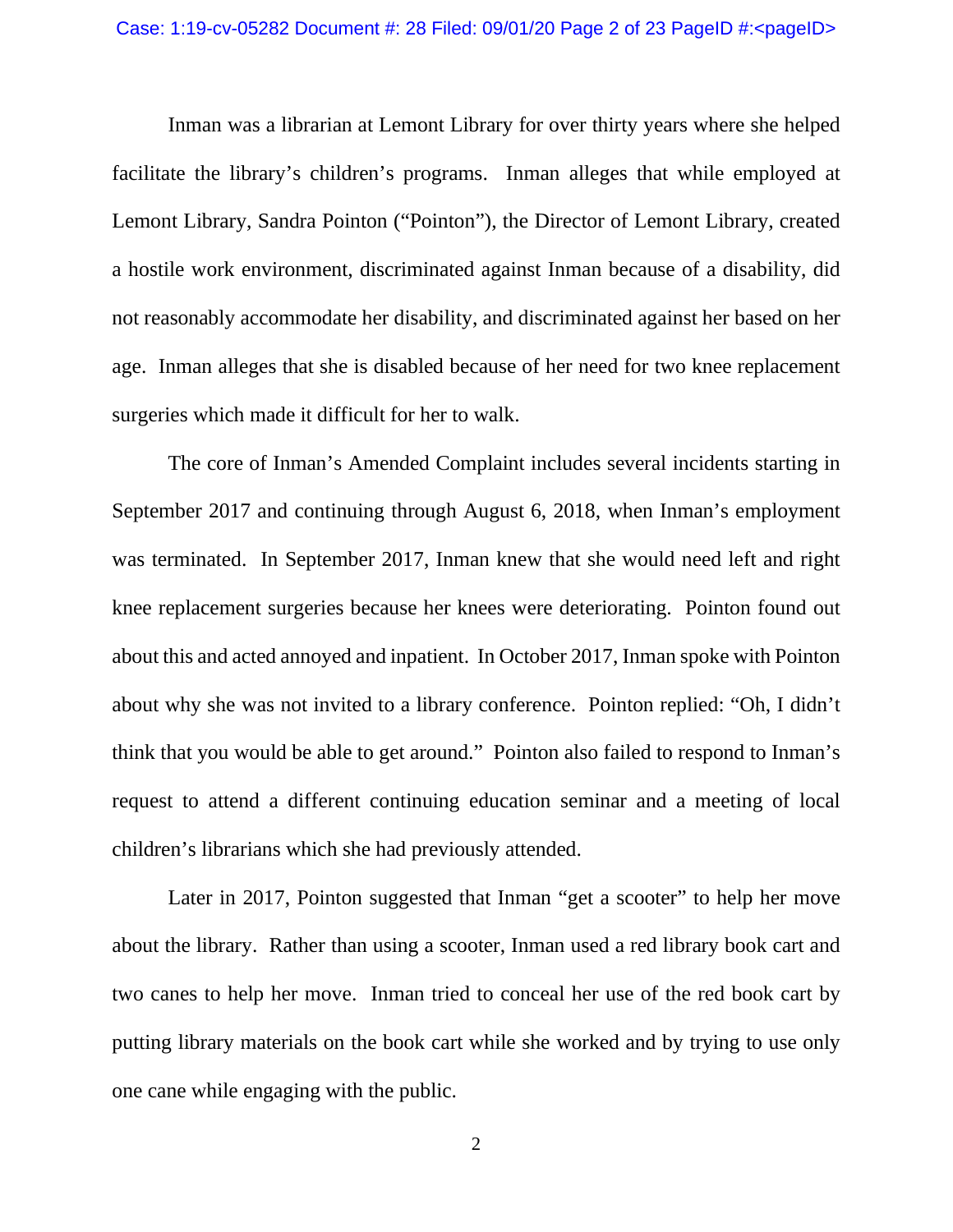Pointon also directed Inman to not solicit help from co-workers. Pointon specifically made a request by email to library staff telling the staff not to help Inman move her personal vehicle in the parking lot. Additionally, in her EEOC Charge Inman alleges that Pointon directed library staff to no longer bring Inman coffee and tea.<sup>[1](#page-2-0)</sup> These actions were described by one of Inman's coworkers as bullying. Inman also alleges that she had a discussion with a coworker which led her to believe that she would be fired.

In 2018, Pointon provided Inman with a written disciplinary action which read: "You are not keeping track of your time off (or requesting time off) in a consistent, timely manner." Inman later received an "Action Plan" which required Inman to meet with Pointon on a weekly basis to review her work performance. As Inman was absent from work for about six weeks following her first surgery on March 16, 2018, these weekly meetings did not take place as planned. Around the same time, Pointon hired a younger person, Marchand Hernandez ("Hernandez"), who took over some of Inman's work responsibilities.

In April 2018, Inman was told by the Illinois Municipal Retirement Fund ("IMRF") that Pointon had unilaterally submitted a temporary disability application without first discussing it with Inman. Inman contacted IMRF to note that she did not see herself as disabled under the IMRF plan. Rather than using the plan, Inman

<span id="page-2-0"></span><sup>&</sup>lt;sup>1</sup> Inman's EEOC Charge was attached to the complaint and is, therefore, considered part of the complaint. *N. Indiana Gun & Outdoor Shows, Inc. v. City of South Bend*, 163 F.3d 449, 452–53 (7th Cir. 1998).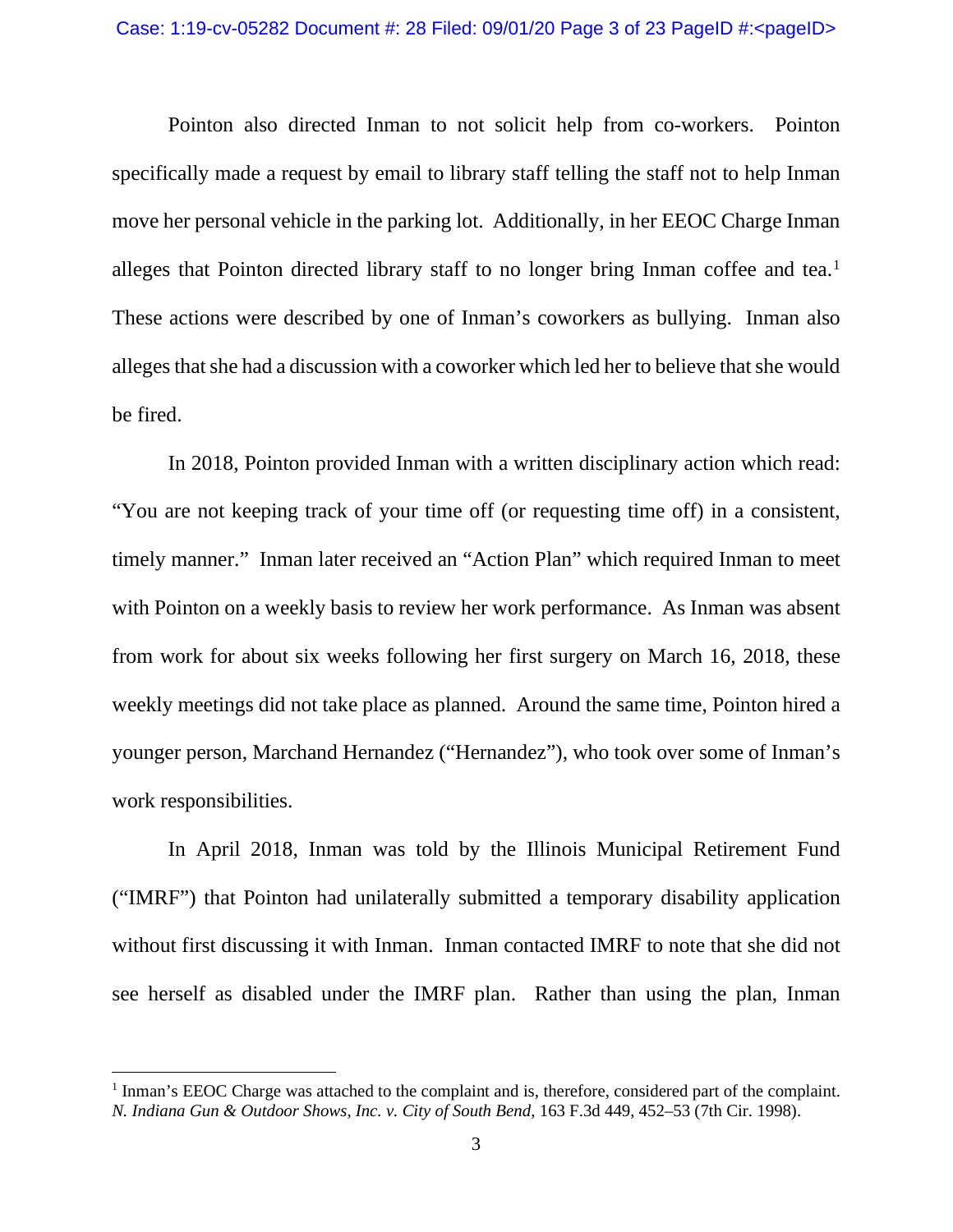preferred to use vacation and sick days to account for her absence from work. At the same time, Inman, who herself now notes her own disability, expressed frustration that Pointon saw her as falling under the terms of the IMRF policy.

Following her first knee surgery, Inman returned to work and told Pointon that she needed an accommodation for another surgery on her other knee. Pointon responded: "We'll see."

Pointon continued to raise time management issues with Inman and starting around May 2018 required that Inman use a punch time clock even though Inman had some managerial duties at the library. Around the same time, Pointon would yell criticisms of Inman across the library which caused library patrons to privately express concern to Inman.

Inman continued to use the red book cart to move about the library throughout 2018. When Inman arrived to work in the morning, the red book cart was not always where Inman left it. Inman alleges that Pointon directed the maintenance technician to remove the red book cart from the library altogether. The maintenance technician did not comply and retained the cart in the library's basement.

Inman alleges that Pointon directed her coworkers to observe her and record her actions. At least one coworker did not follow Pointon's direction. Pointon also installed a surveillance security camera near the Children's Activity Center where Inman worked. That summer, Pointon refused to replace Inman's broken desk chair.

4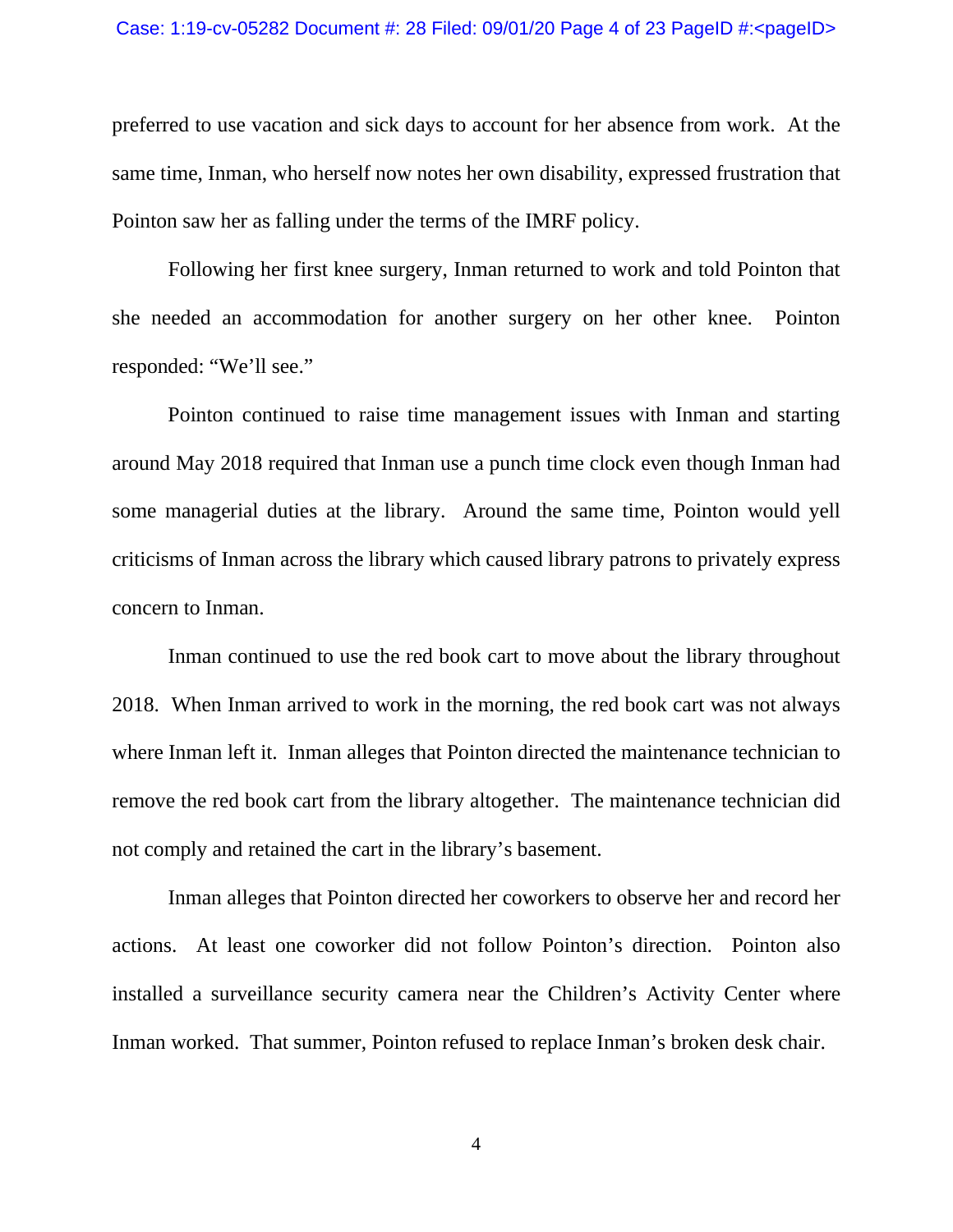Following these events, Inman's employment was terminated on August 6, 2018. Lemont Library replaced Inman with a significantly younger person named Rachel Cooley ("Cooley").

### **B. Procedural Background**

Based on these facts, Inman first filed a Charge of Discrimination with the EEOC on February 1, 2019, which was cross-filed with the Illinois Department of Human Rights ("IDHR"). The EEOC issued Inman a right-to-sue letter on May 15, 2019, and the IDHR issued a right-to-sue letter on July 19, 2019. Inman filed suit in this Court on August 05, 2019. Inman filed her Amended Complaint on March 2, 2020.

The Amended Complaint alleges: a hostile work environment based on Inman's disability under the Americans With Disabilities Act, 42 U.S.C. § 12101 et seq. ("ADA") (Count I); failure to accommodate under the ADA (Count II); disparate treatment based on disability under the ADA (Count III); age discrimination in violation of the Age Discrimination in Employment Act, 29 U.S.C. § 621 et seq. ("ADEA") (Count IV); and pendant state law claims based on the federal claims under the Illinois Human Rights Act, 775 ILCS § 5-1/101 et seq. ("IHRA") (Count V).

Lemont Library moved to dismiss Counts I, II, IV, and V under Federal Rule of Civil Procedure  $12(b)(6)$  $12(b)(6)$  $12(b)(6)$  on June 8, 2020.<sup>2</sup>

<span id="page-4-0"></span><sup>2</sup> Lemont Library does not move to dismiss Count III.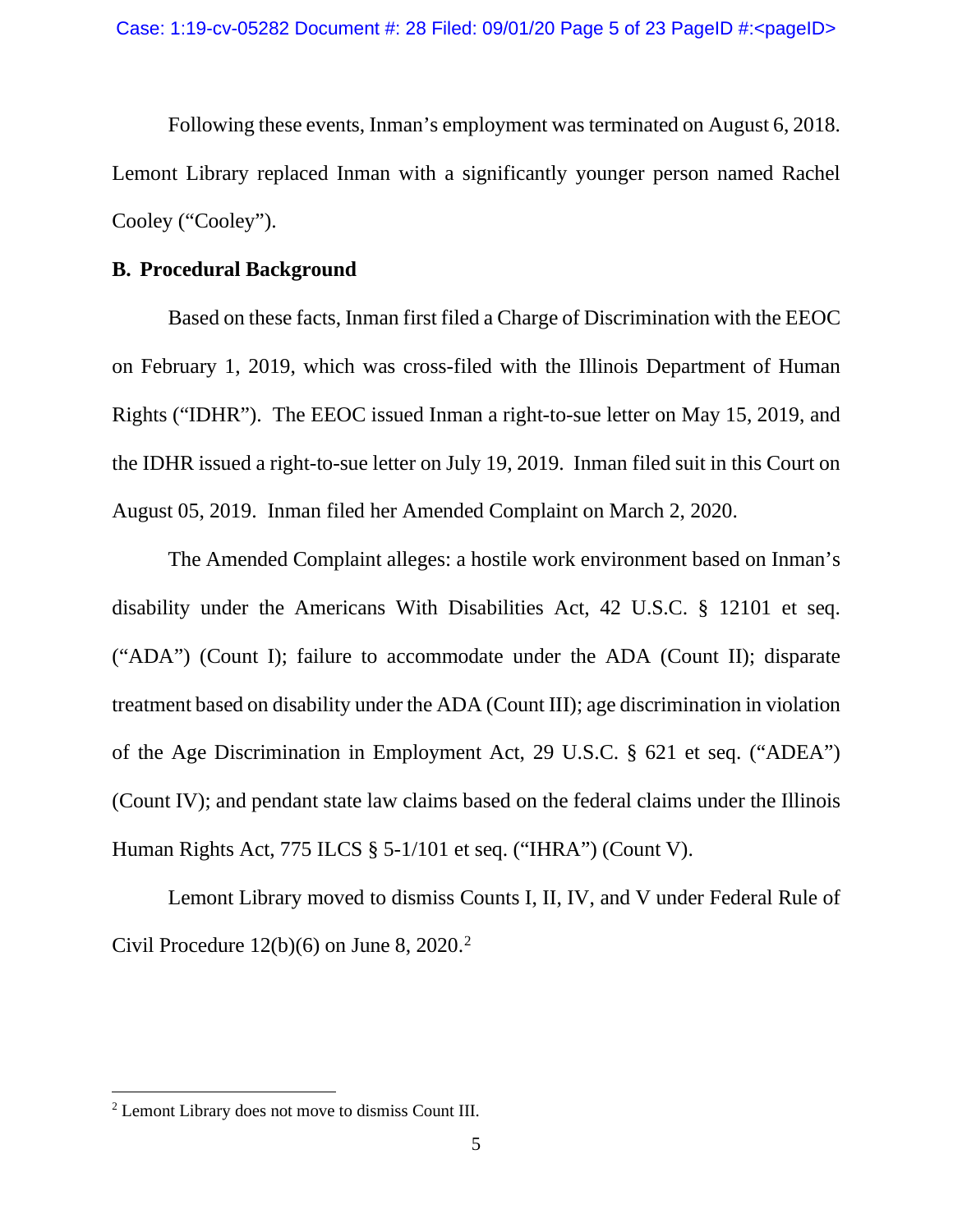#### **LEGAL STANDARD**

A motion to dismiss under Federal Rule of Civil Procedure 12(b)(6) "tests the sufficiency of the complaint, not the merits of the case." *McReynolds v. Merrill Lynch & Co.*, 694 F.3d 873, 878 (7th Cir. 2012). The allegations in the complaint must set forth a "short and plain statement of the claim showing that the pleader is entitled to relief." Fed. R. Civ. P. 8(a)(2). Plaintiffs need not provide detailed factual allegations but must provide enough factual support to raise their right to relief above a speculative level. *Bell Atl. v. Twombly*, 550 U.S. 544, 555 (2007).

A claim must be facially plausible, meaning that the pleadings must "allow . . . the court to draw the reasonable inference that the defendant is liable for the misconduct alleged." *Ashcroft v. Iqbal*, 556 U.S. 662, 678 (2009). The claim must be described "in sufficient detail to give the defendant 'fair notice of what the . . . claim is and the grounds upon which it rests.'" *E.E.O.C. v. Concentra Health Servs., Inc.*, 496 F.3d 773, 776 (7th Cir. 2007) (quoting *Twombly*, 550 U.S. at 555). "Threadbare recitals of the elements of a cause of action, supported by mere conclusory statements," cannot withstand a 12(b)(6) motion to dismiss. *Iqbal*, 556 U.S. at 678.

#### **DISCUSSION**

Defendant urges the Court to dismiss Counts I, II, and IV of the Amended Complaint, arguing that these counts fail to state a claim for discrimination under either the ADA or the ADEA. Defendant also moves to dismiss Count V if the Court dismisses Counts I, II, and IV. Inman argues that she sufficiently stated claims under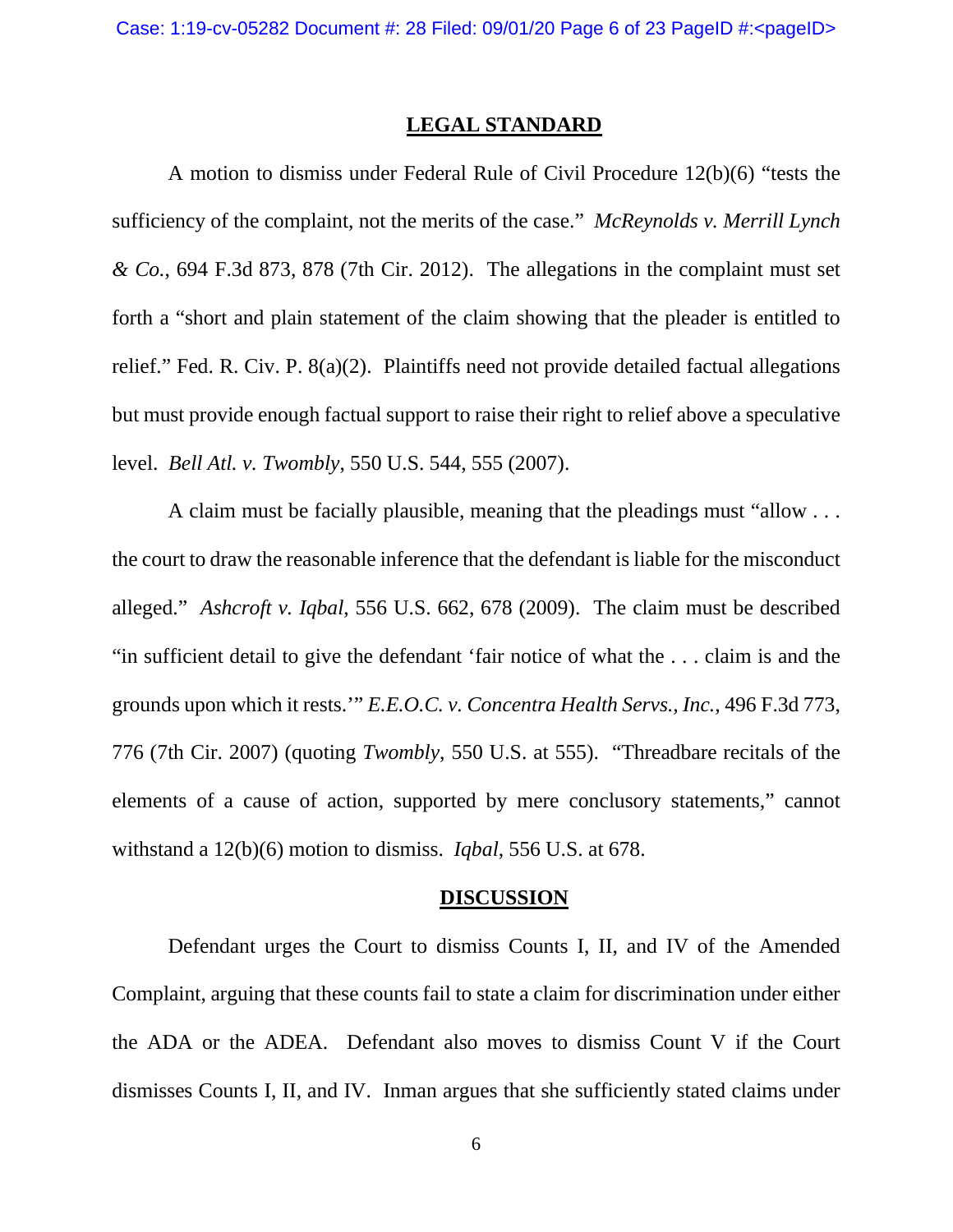the ADA and ADEA. In the alternative, Inman seeks leave to file a Second Amended Complaint. We address each argument in turn.

### **1. Motion to Dismiss**

### **I. Count I—ADA Hostile Work Environment**

"The same standard governs hostile work environment claims under the ADA as under other employment discrimination laws." *Ford v. Marion Cty. Sheriff's Office*, 942 F.[3](#page-6-0)d 839, 856 (7th Cir. 2019).<sup>3</sup> Thus, to adequately plead an ADA hostile work environment claim, a plaintiff must allege that (1) she was subject to unwelcome harassment; (2) the harassment stemmed from her disability; (3) the harassment was so severe or pervasive as to alter the conditions of employment and create a hostile or abusive working environment; and (4) there is a basis for employer liability. *Bakker v. Mokena Fire Prot. Dist.*, 2020 WL 1139262, at \*3 (N.D. Ill. 2020) (citing *Gates v. Bd. of Educ. of the City of Chicago*, 916 F.3d 631, 636 (7th Cir. 2019).

Inman's chief allegations in her hostile work environment claim include that (1) Inman's coworkers were instructed not to assist Inman by, for example, moving her personal vehicle or bringing her coffee or tea; (2) Inman was prevented from using a red book cart to move about the library and that a maintenance technician was told to remove the cart; (3) Inman needed to use a punch clock to keep track of her work time;

<span id="page-6-0"></span><sup>3</sup> Inman's contention that Lemont Library's failure to seek dismissal of Count III somehow bolsters her hostile work environment claim is incorrect because hostile work environment claims and specific adverse employment action claims "require proof of different factual circumstances under different legal tests." *Ford*, 942 F.3d at 850.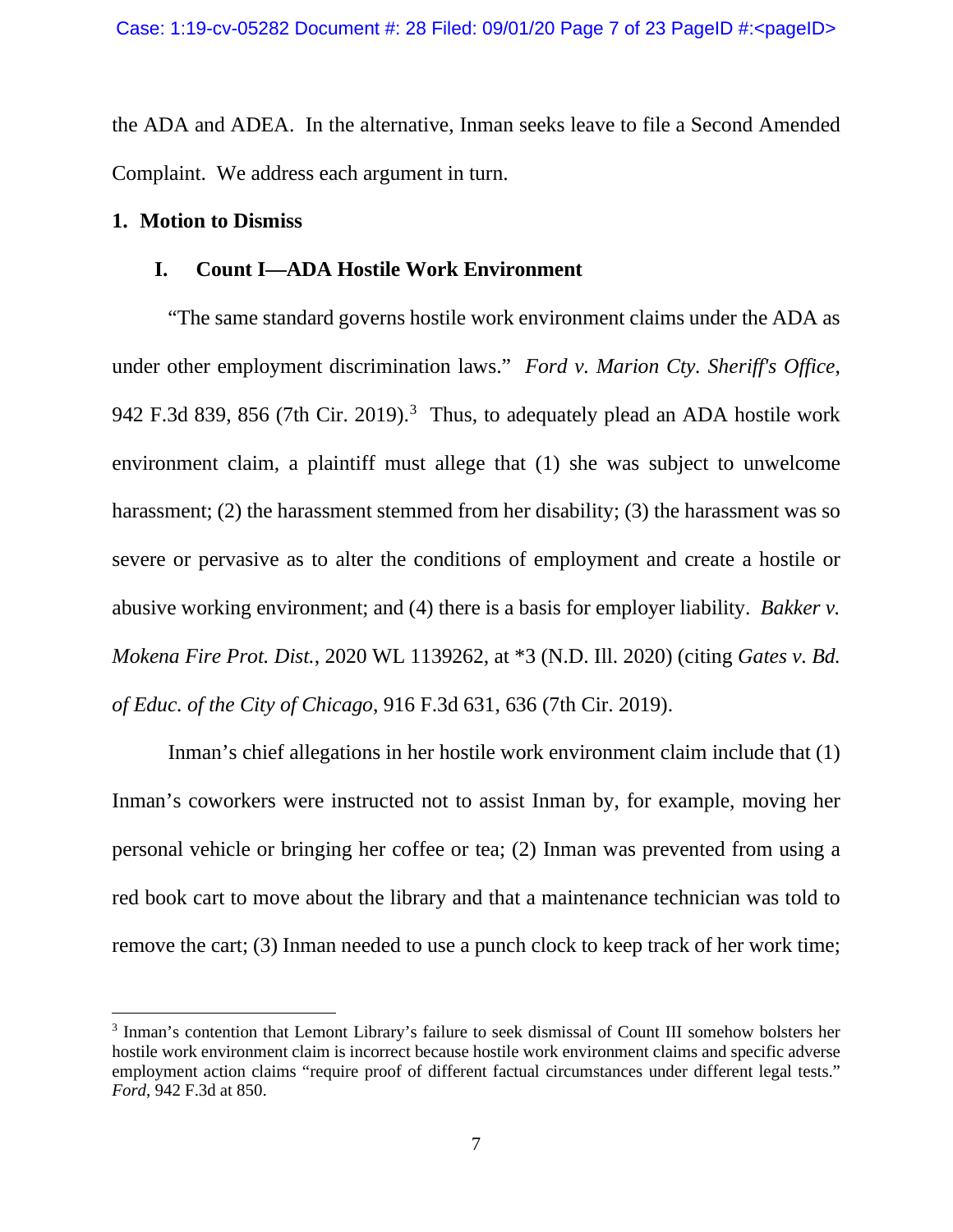(4) Pointon would berate and yell criticisms at Inman; (5) Pointon installed one more surveillance camera and instructed coworkers to observe Inman; (6) Pointon hired another younger employee—Hernandez—while Inman was still working; (7) Pointon failed to invite Inman to attend professional development events while making negative offhand remarks; (8) Pointon submitted a temporary disability application without first consulting Inman; and (9) Pointon refused to replace Inman's broken chair.

Lemont Library argues that Inman does not adequately allege the second and third elements—whether Inman suffered harassment because of her disability that was severe or pervasive enough to alter the conditions of her employment and create a hostile or abusive working environment. We address each element in turn.<sup>[4](#page-7-0)</sup>

### **a. Harassment Because of Disability**

Lemont Library argues that Inman's allegations are largely not a product of her disability and therefore fail to state a claim upon which relief can be granted. We agree.

Under the second element of an ADA hostile work environment claim, Inman must allege that the harassment stemmed from her disability. *Bakker,* 2020 WL 1139262, at \*3. On this basis, most of Inman's allegations fail to adequately state a claim.

<span id="page-7-0"></span><sup>4</sup> The Court notes that Inman largely fails to respond to Lemont Library's specific arguments in support of dismissal. Since the Court cannot consider the arguments she could have made, *Alioto v. Town of Lisbon*, 651 F.3d 715, 721 (7th Cir. 2011), we therefore will consider Lemont Library's arguments against the scant information Inman has provided.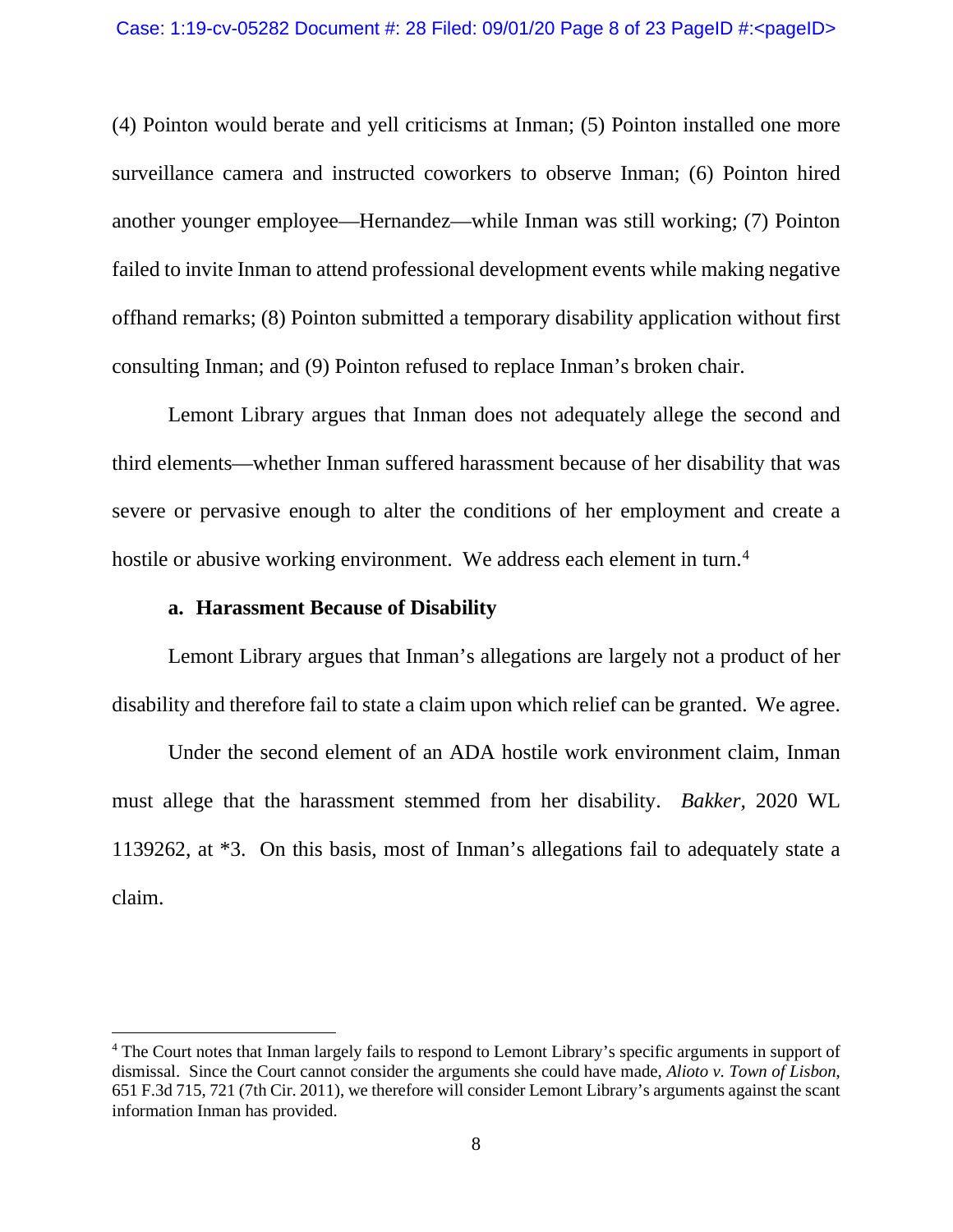For example, Inman alleges that Pointon would berate or yell at Inman across the library but does not specify how these criticisms are linked to her disability. Indeed, Inman does not even specify what the criticisms were. Because these unspecified criticisms lack a discriminatory "character or purpose," *Vance v. Ball State Univ.,* 646 F.3d 461, 470 (7th Cir. 2011), *aff'd*, 570 U.S. 421 (2013), they cannot contribute to Inman's hostile work environment claim. *Hardin v. S.C. Johnson & Son, Inc.,* 167 F.3d 340, 345 (7th Cir. 1999).

Pointon's installation of one additional surveillance camera, as pled, is also not plausibly linked to Inman's disability. If anything, *not* installing a surveillance camera could have exposed Lemont Library to greater legal liability for failing to use a reasonable tool which can prevent employee harassment. *See May v. Chrysler Group, L.L.C.*, 716 F.3d 963, 972-73 (7th Cir. 2013) (describing an employer's failure to install a security camera as a basis for a jury to find an employer liable for not stopping ongoing harassment). Nor is Inman's contention about Pointon's failure to replace a broken chair, as pled, imbued with any non-speculative discriminatory character or purpose that is sufficient to state a claim for relief.

Inman's next contention about Pointon's requirement that Inman use a time punch clock for time management issues likewise does not have a non-speculative connection to Inman's disability. This is because "[t]he ADA does not protect persons who had erratic, unexplained absences, even when those absences are a result of a disability. The fact is that in most cases, attendance . . . is a basic requirement of most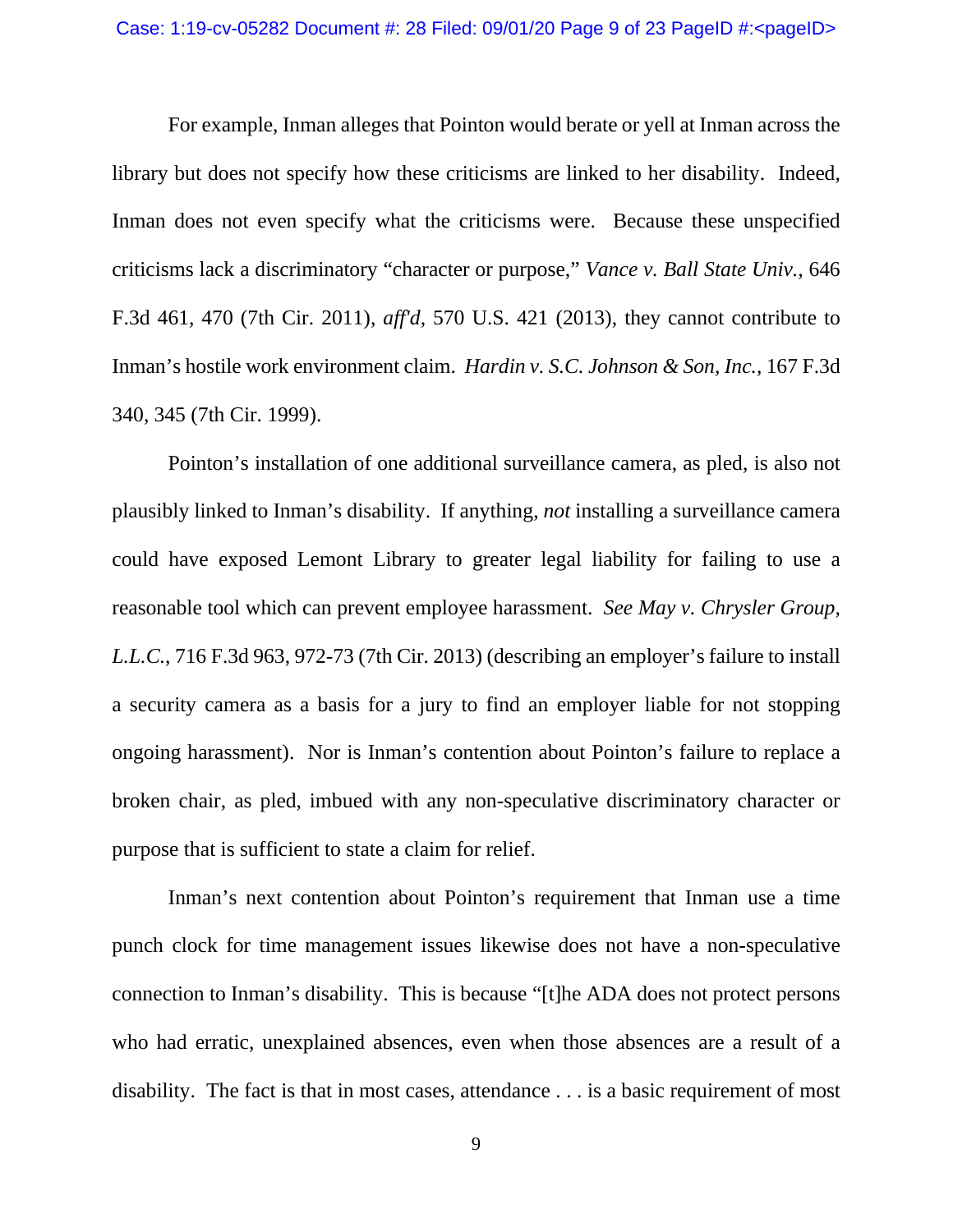jobs." *Stelter v. Wis. Physicians Serv. Ins.,* 950 F.3d 488, 491 (7th Cir. 2020) (quoting *Waggoner v. Olin Corp.,* 169 F.3d 481, 484 (7<sup>th</sup> Cir. 1999)).

For these reasons and taken collectively, Inman's Amended Complaint largely fails to allege that Lemont Library's actions were based on her disability. Dismissal is therefore warranted.

#### **b. Severe or Pervasive Conditions**

Lemont Library next argues that the alleged conduct was insufficiently severe or pervasive to state a hostile work environment claim under the ADA. We agree.

To state a hostile work environment claim, the alleged conduct must be severe or pervasive. *Bakker,* 2020 WL 1139262, at \*3. Though the severe *or* pervasive requirement is disjunctive, *Hall v. City of Chicago*, 713 F.3d 325, 330 (7th Cir. 2013), "petty workplace slights" that do not represent "significant negative alterations in the workplace" or have "tangible consequences" are not actionable. *Parks v. Speedy Title & Appraisal Review Servs.,* 318 F. Supp. 3d 1053, 1062 (N.D. Ill. 2018) (quotation omitted). Severe or pervasive conduct includes both subjective and objective components. *Bakker,* 2020 WL 1139262, at \*3 (citing *Rodgers v. Western- S. Life Ins. Co.,* 12 F.3d 668, 674 (7th Cir. 1993). The objective component is chiefly at issue here because the Amended Complaint alleges a subjective harm.

Objective hostility is a "high bar" to meet in the Seventh Circuit. *Swyear v. Fare Foods Corp.*, 911 F.3d 874, 881 (7th Cir. 2018). The Court "assume[s] employees are generally mature individuals with the thick skin that comes from living in the modern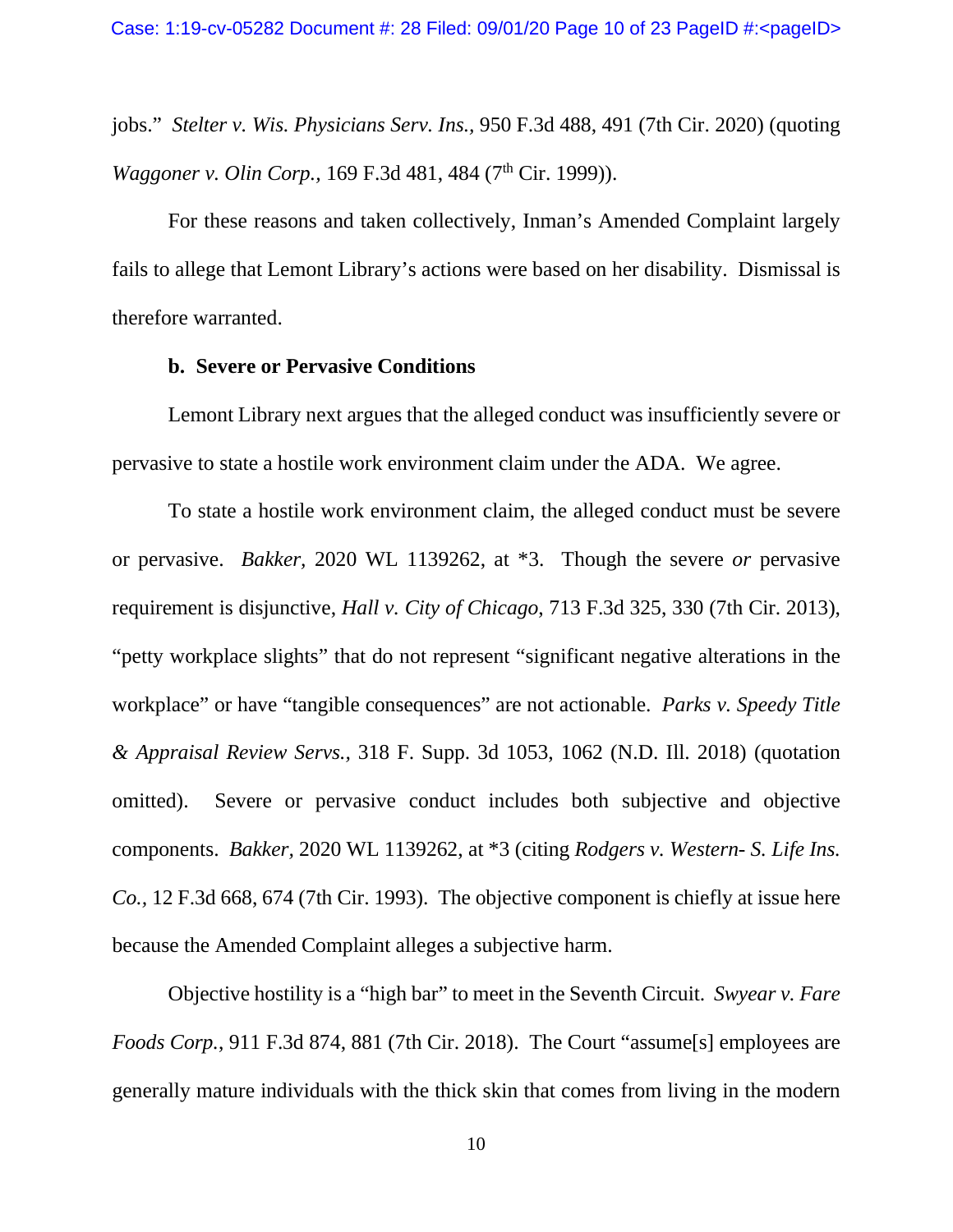world." *Id.* (citing *Passananti v. Cook Cty.,* 689 F.3d 655, 667 (7th Cir. 2012)). "As a result, employers generally do not face liability for off-color comments, isolated incidents, teasing, and other unpleasantries that are, unfortunately, not uncommon in the workplace." *Id.* Rather, conduct must "permeate[]" the workplace with "discriminatory intimidation, ridicule, and insult" that "create an abusive working environment." *Harris v. Forklift Sys., Inc.*, 510 U.S. 17, 21 (1993).

In evaluating Inman's allegations objectively, the Court "look[s] to the totality of the circumstance and ask[s] whether everything together constitutes a hostile or abusive environment." *Swyear*, 911 F.3d at 881. The Court "must consider the severity of the alleged conduct, its frequency, whether it is physically threatening or humiliating (or merely offensive), and whether it unreasonably interferes with the employee's work performance." *Robinson v. Perales*, 894 F.3d 818, 828 (7th Cir. 2018). We consider the evidence "as a whole [,]" noting which evidence is relevant and which is not. *Ortiz v. Werner Enterprises, Inc.*, 834 F.3d 760, 765 (7th Cir. 2016).

Against this legal backdrop, we conclude that Inman's Amended Complaint falls short of the "high bar" necessary to satisfactorily plead an ADA hostile work environment claim. Indeed, taken collectively and as true, Inman's allegations fail to alter the "entire context of the workplace" and to state a claim upon which relief can be granted. *Cerros v. Steel Techs., Inc.,* 288 F.3d 1040, 1046 (7th Cir. 2002).

For example, Inman's allegations that Pointon required her to use a time punch card do not satisfy the high bar required for a hostile work environment claim. This is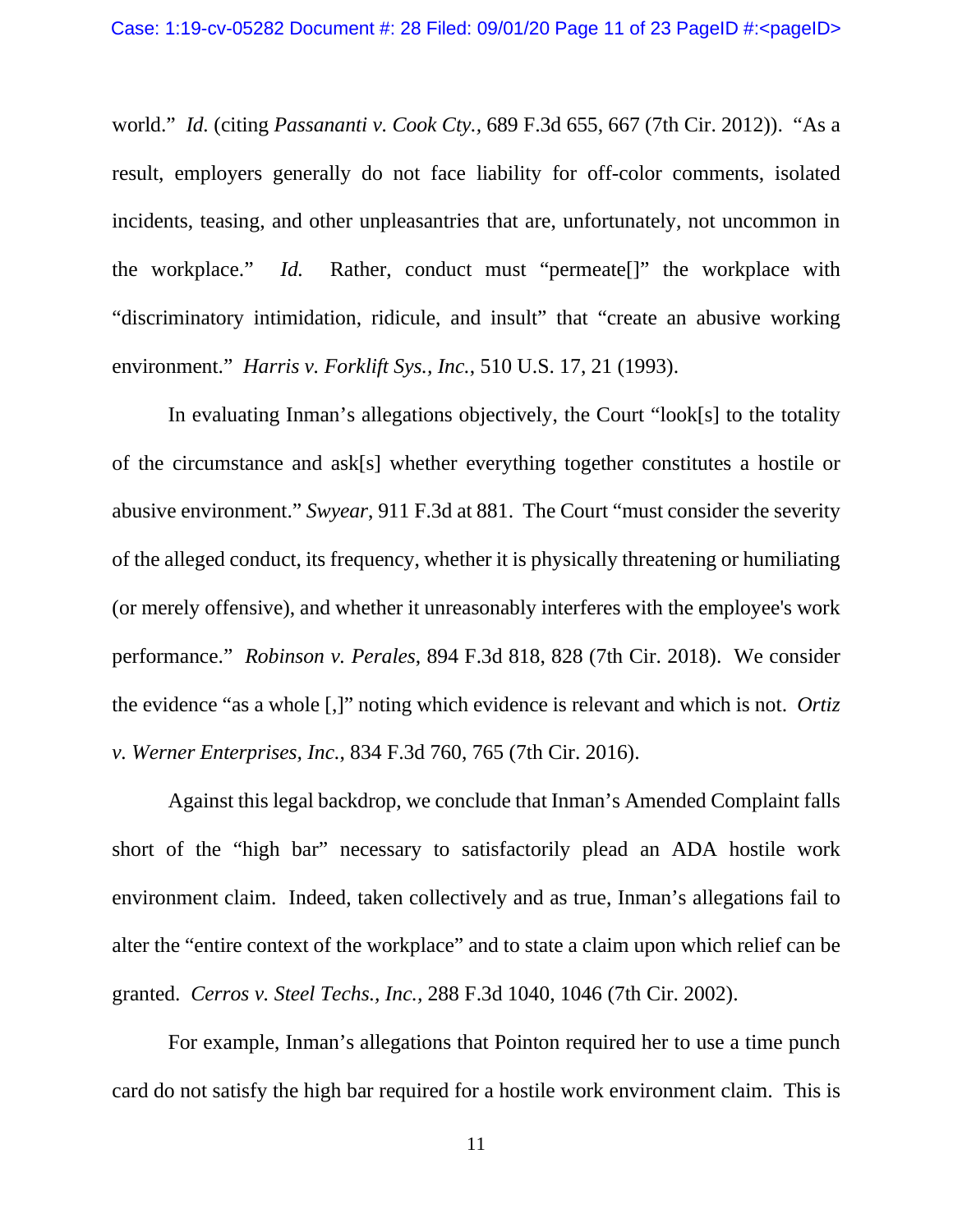in part because excessive scrutiny of an employee's work or warning an employee about attendance problems is not alone enough to permeate a workplace with "discriminatory ridicule, intimidation, or insult" such that there is a hostile work environment. *Matthews v. Donahoe*, 493 F. App'x 796, 800 (7th Cir. 2012). In addition, tardiness that forms a "recurring pattern of conduct" can provide a non-discriminatory basis for an employer to discharge an employee. *Guzman v. Brown Cty.,* 884 F.3d 633, 642 (7th Cir. 2018). Under this precedent, Inman fails to state a claim because this conduct is not severe or pervasive enough to permeate the entire workplace. Inman also does not allege that Pointon at any point denied her time off; in fact, Inman concedes that she could take six weeks off for her first knee replacement surgery.

We further agree with Defendant's characterization that the totality of Inman's Amended Complaint better describes a sullied relationship with a supervisor—not severe or pervasive hostility that altered the terms of Inman's employment. For example, Pointon's instructions to library staff to not help Inman move her personal vehicle and to not bring Inman coffee and tea are more consistent with a managerial decision about potential legal liability rather than actions borne from discriminatory character or purpose. *See, e.g., Vancura v. Katris,* 238 Ill. 2d 352, 375 (2010) (discussing vicarious tort liability); *Casiano v. AT&T Corp.,* 213 F.3d 278, 280 (5th Cir. 2000) (discussing a harassment claim including that a senior employee asked plaintiff "to bring her personal items such as drinks and food"). No portion of Inman's Amended Complaint persuades the Court that either of these actions has a non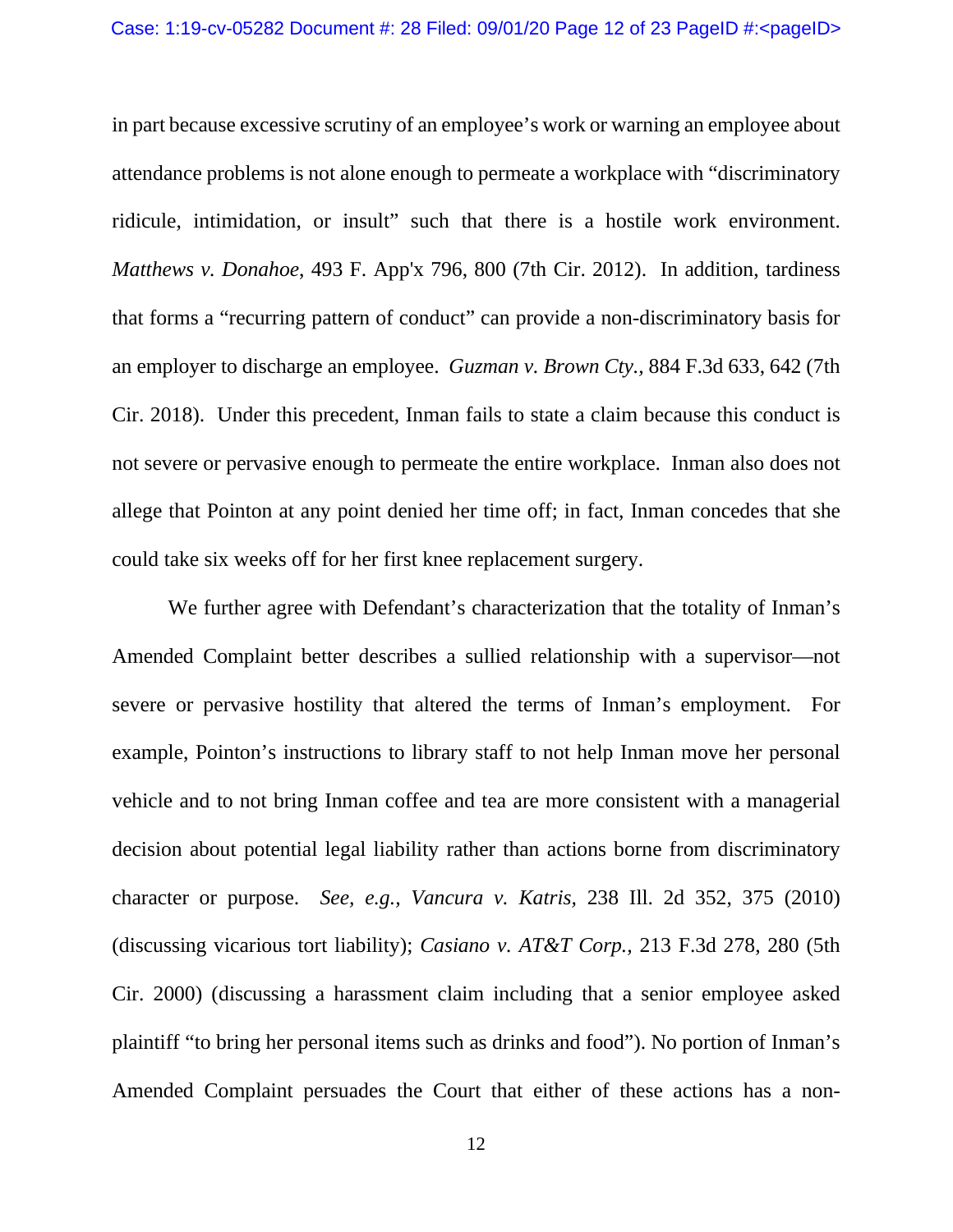speculative connection to Inman's disability or that they are collectively sufficiently severe or pervasive.

Inman also alleges that Pointon made an off-hand comment when failing to invite her to a conference. Pointon remarked: "Oh, I didn't think that you would be able to get around." Though Pointon may have acted inconsiderately, the ADA "is not a general code of civility [;] therefore [,] teasing and the voicing of offhand comments are not sufficient to constitute a cause of action[.]" *Holmes v. Hous. Auth. of Joliet*, 2015 WL 1826676, at \*4 (N.D. Ill. 2015) (Kocoras, J.) (dismissing Title VII hostile work environment claim where seven comments including one referring to plaintiff as "pretty baby" were insufficient to establish severity or pervasiveness). That these unspecified comments could have been rude or subjectively problematic does not make them actionable because "the discrimination laws do not mandate admirable behavior from employers." *Russell v. Bd. of Trustees of Univ. of Ill.*, 243 F.3d 336, 343 (7th Cir. 2001); *see also Boebel v. Combined Ins. Co.*, 2004 WL 144135, at \*4, 6 (N.D. Ill. 2004) (plaintiff's allegations that supervisor "constantly screamed at, demeaned, and criticized" her did not survive summary judgment).

We also disagree that Pointon's unilateral submission of a temporary disability application to the IMRF for a six-week prolonged absence rises to the level of an incident that impermissibly permeates the entire workplace when viewed together with the other alleged incidents. Inman sought to take several weeks off from work, and it is reasonable to assume that the normal accrual of vacation and sick days would not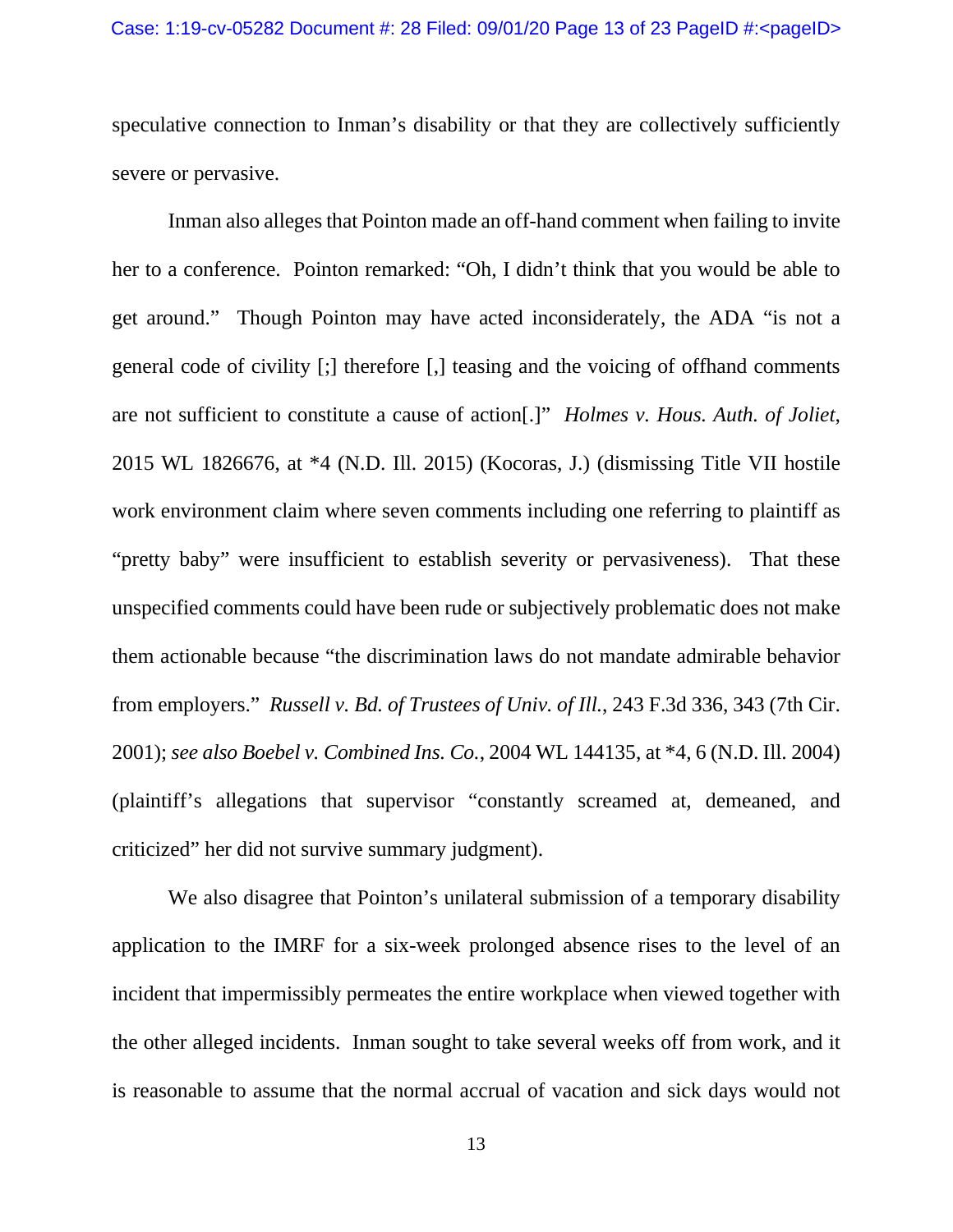cover that absence. When viewed in the light most favorable to Inman, Pointon's behavior was neither offensive nor harassing, but reasonable conduct for an employee who would take six weeks off from work for a major surgery.

That Inman was not allowed to use the red book cart to move about the library fails for the reasons discussed below in the Court's disposition of Inman's failure to accommodate claim. In brief, because the book cart is intended to transport *books*, not people, it is reasonable for Pointon to restrict its use to book transportation. Inman also does not allege that she affirmatively requested the red book cart as a reasonable accommodation. As the Court also discusses in greater depth below, this too makes her claim one for which relief cannot be granted under the ADA. Furthermore, Pointon's suggestion that Inman use a scooter for mobility, if anything, is a sign of respect for Inman's mobility issues, not an attempt to discriminate against Inman. Accordingly, the Court concludes that Inman has not pled a non-speculative—let alone a plausible claim based on a hostile work environment under the ADA.

The Seventh Circuit's decision in *Joll vs Valparaiso Community Schools* does not alter our conclusion here. 953 F.3d 923, 924 (7th Cir. 2020)*.* In *Joll*, the Seventh Circuit reversed the dismissal of a sex discrimination claim where the district court asked, "whether any particular piece of evidence proves the case by itself," rather than aggregating the evidence "to find an overall likelihood of discrimination." *Id.* (quotation omitted). In line with *Joll*, the Court is mindful to aggregate the evidence here. In doing so, we conclude that Inman has insufficiently pled an overall likelihood of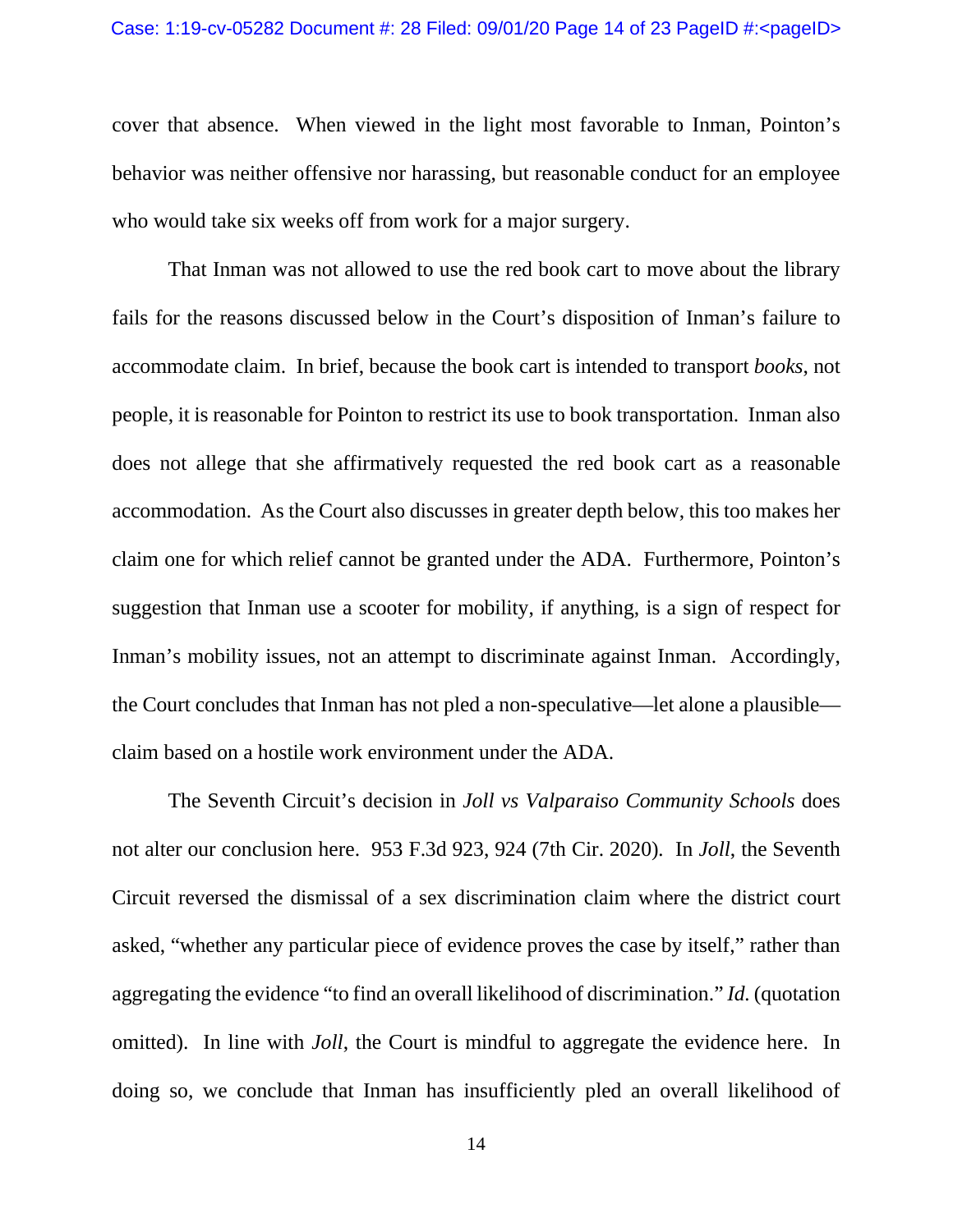discrimination both because most of the incidents do not relate to her disability and because the alleged conduct is infrequent, insufficiently severe, not physically threatening, and does not unreasonably interfere with Inman's work performance. Our conclusion is particularly warranted when viewed against the high bar established for hostile work environment claims in the Seventh Circuit. Additionally, we note that our cumulative analysis about the overall likelihood of discrimination would be imperfect without first engaging in some narrow assessment of the individual factual allegations to determine whether they rise above mere conjecture. *Cf. Swyear*, 911 F.3d at 881- 883 (discussing individual allegations before considering the totality of the circumstances).

*Hall vs. City of Chicago* also does not change our conclusion. 713 F.3d 325 (7th Cir. 2013). In *Hall*, the Seventh Circuit reversed the district court's grant of summary judgment where a plaintiff was asked to review useless videotapes, her colleagues were forbidden from speaking to her, she was prohibited from attending workplace meetings, was not allowed to take on additional work, and was subject to verbal outbursts, and a minor physical altercation. *Id.* at 331. The instant case is distinguishable. First, far from being isolated from the library, Inman's Amended Complaint reflects active interaction with other library employees. Notably, in *Hall*, the Seventh Circuit stressed Hall's isolation and noted that it made Hall a "pariah" "undeserving of human interaction." *Id.* There is no allegation here that Inman was similarly made a pariah. Second, the incidents in *Hall* possess an alleged discriminatory gender-based animus.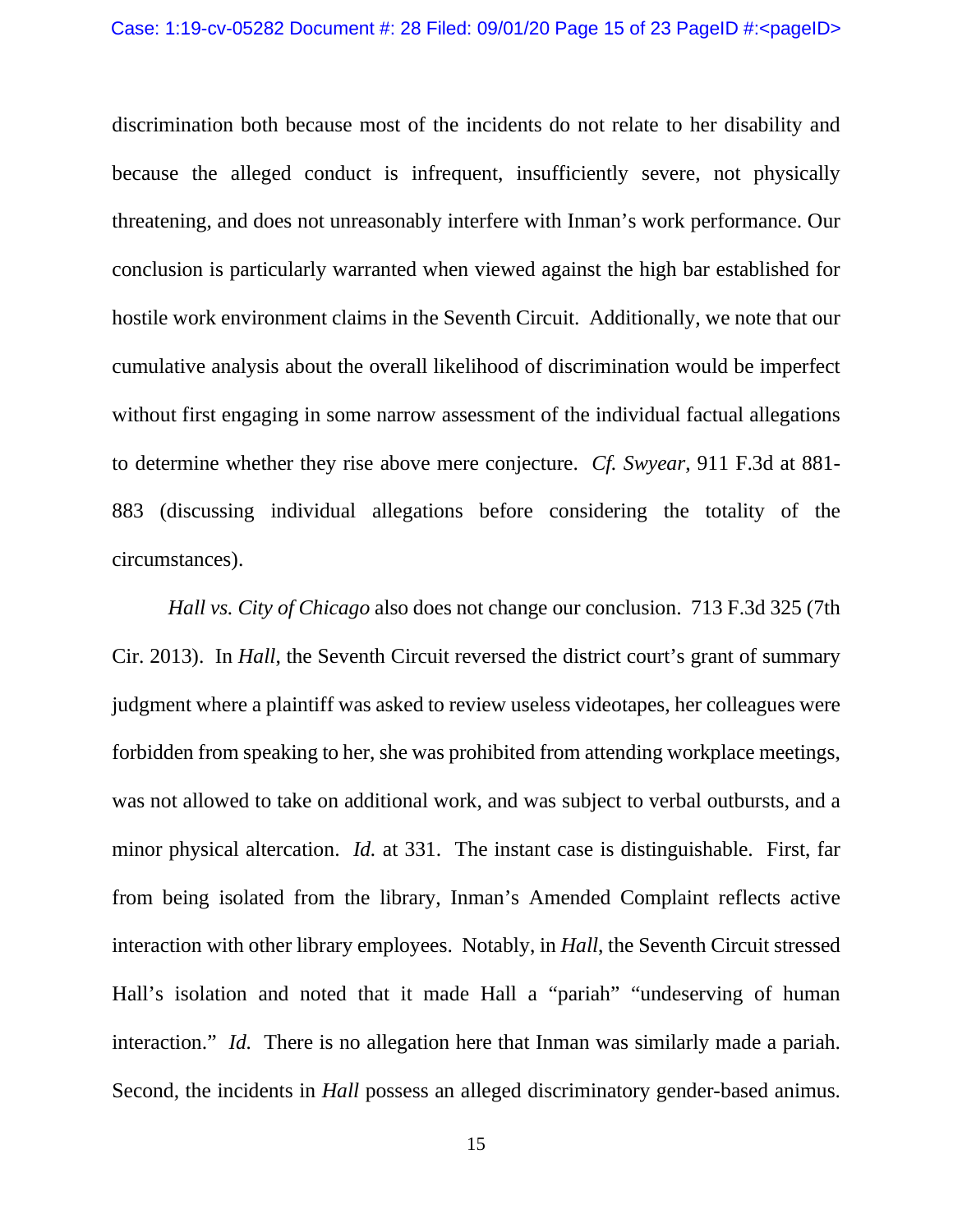Specifically, Hall overheard her supervisor saying, "I ought to slap that woman sitting out there," that "I could slap that woman and get a promotion," and that "I ought to go postal on that woman," about Hall. *Id.* at 329. Third, unlike Hall, Inman does not allege physical contact which is one of many indicia of a hostile workplace. *See id.*; *see also Swyear*, 911 F.3d at 881 (discussing conduct that is "physically threatening or humiliating"). For these reasons, the Court finds Hall insufficient to alter its factspecific conclusion about Inman's Amended Complaint.

Although we acknowledge that "whether a work environment is hostile is not susceptible to a mathematically precise test," *Bilal v. Rotec Indus., Inc.*, 326 F. App'x 949, 958 (7th Cir. 2009), we note that courts routinely have found conduct worse than that at issue here insufficient to establish a hostile workplace. *See, e.g.*, *Sowers v. VVF Ill. Servs., L.L.C.*, 2019 WL 1923407, at \*4 (N.D. Ill. 2019) (collecting cases); *Adam v. Obama for Am.*, 210 F. Supp. 3d 979, 991 (N.D. Ill. 2016) (same); *McDaniel v. Loyola Univ. Med. Ctr.*, 2014 WL 4269126, at \*7 (N.D. Ill. 2014) (same); *Triplett v. Starbucks Coffee*, 2011 WL 3165576, at \*7 (N.D. Ill. 2011) (same).

At bottom, Inman's hostile work environment allegations fails to state a claim upon which relief can be granted because of their attenuated connection to her disability and Inman's failure to allege that Pointon's conduct is severe or pervasive enough to actually alter the terms of her employment. Although the severity or pervasiveness of conduct is generally a fact question, *Passananti*, 689 F.3d at 669, Inman has not established her entitlement to discovery at this stage. This is especially true because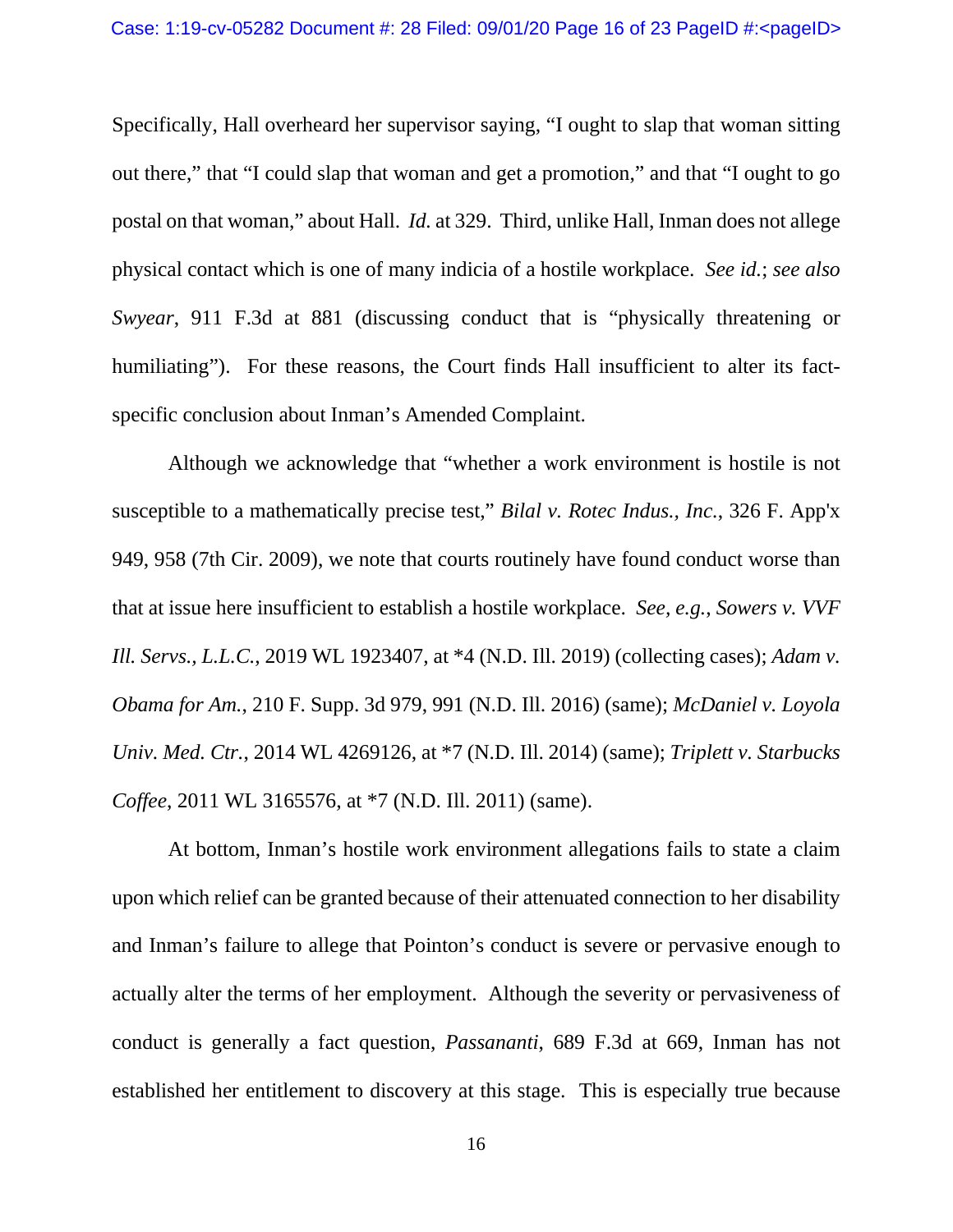discovery is less necessary to accurately document experiences that Inman has personally observed. *See Ross v. UChicago Argonne, L.L.C.*, 2019 WL 3562700, at \*5- 7 (N.D. Ill. 2019). Accordingly, Count I is dismissed.

#### **II. Count II—ADA Reasonable Accommodation**

Lemont Library argues that Inman has failed to adequately allege a failure to accommodate claim because the library reasonably accommodated Inman's disability by suggesting that she use a scooter instead of a red library book cart for personal transportation. We agree.

Under the ADA, an employer's failure to make a reasonable accommodation constitutes prohibited discrimination. *Mobley v. Allstate Ins. Co.*, 531 F.3d 539, 545 (7th Cir. 2008). To state a failure to accommodate claim, Inman must allege that: (1) she is a qualified individual with a disability; (2) Lemont Library knew of her disability; and (3) that Lemont Library failed to reasonably accommodate her disability. *James v. Hyatt Regency Chi.*, 707 F.3d 775, 782 (7th Cir. 2013). Generally, an employer must only provide "*some* reasonable accommodation." *Gile v. United Airlines, Inc.*, 95 F.3d 492, 499 (7th Cir. 1996) (emphasis added). The employer need not provide an employee with the specific accommodation she "requests or prefers." *Id.*

At the outset, the Amended Complaint does not assert that Inman requested to use the red book cart as a reasonable accommodation. Absent some form of proactive request by Inman to Pointon, Inman's claim fails even if the library had some general knowledge about Inman's knee replacement surgeries. *See Preddie v. Bartholomew*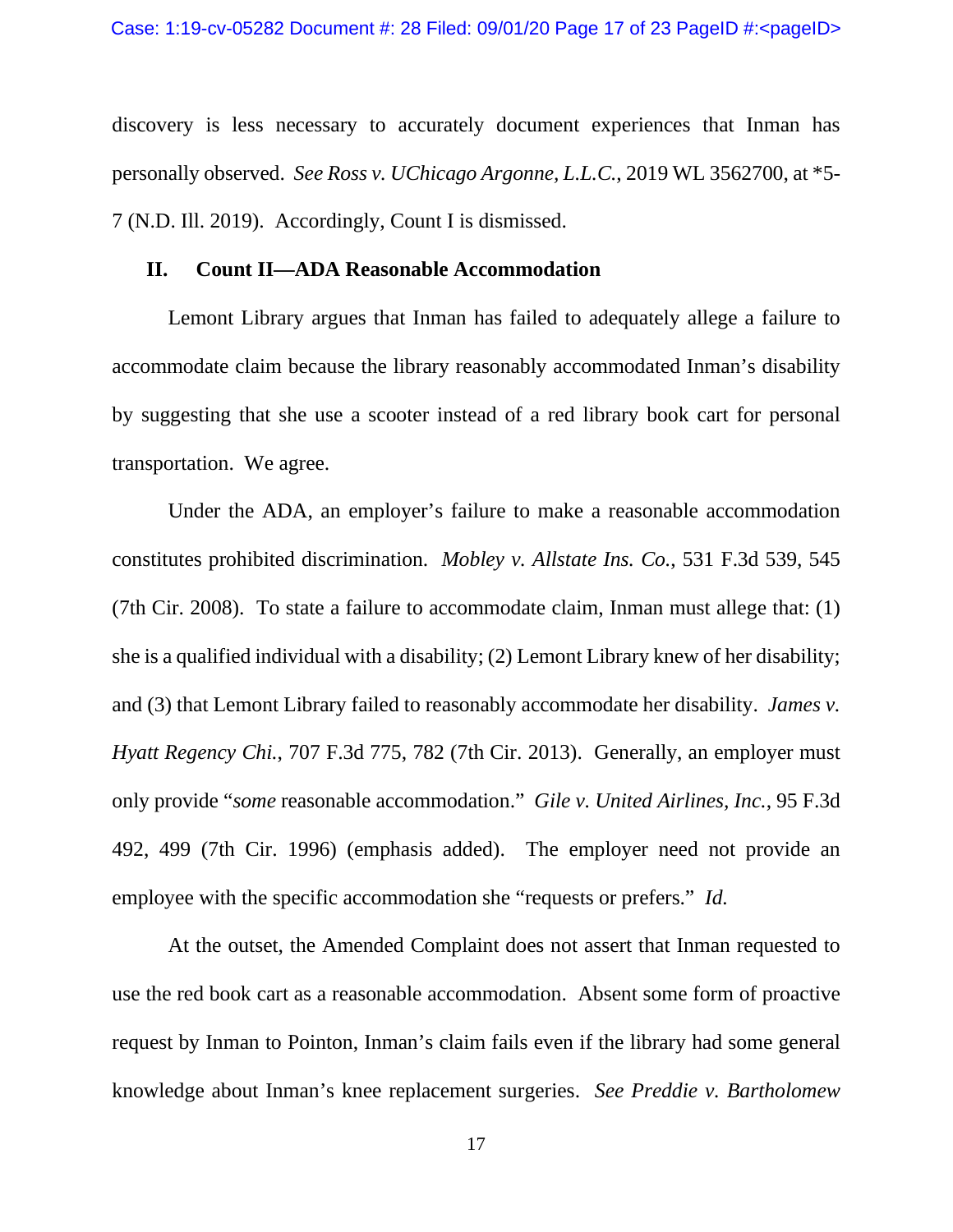*Consol. Sch. Corp.*, 799 F.3d 806, 813 (7th Cir. 2015) (concluding that a failure to accommodate claim does not survive summary judgment where the employee did not affirmatively request an accommodation even though the employer may have had some knowledge of the disability).

Moreover, as pled, Inman was told that she could use a scooter to move about the library. In response, Inman "was required to at least allege facts supporting a plausible inference that Defendant's proposed alternative was insufficient or ineffective." *Miller v. McHugh*, 2016 WL 698147, at \*5 (S.D.N.Y. 2016) (granting a motion to dismiss and denying leave to amend for a reasonable accommodation claim concerning a scooter for mobility issues). Inman did not do so here, and her allegations accordingly fail. This conclusion is especially reasonable and fair because a scooter is a widely acknowledged remedy for a person with mobility issues. So too is a cane which Inman at times relied on while at the library.

Lemont Library also does not have to allow Inman to use a library-owned book cart for her own personal mobility needs. On this point, we agree with the Third Circuit's reasoning in *Tielle v. Nutrition Grp.,* 810 F. App'x 160 (3d Cir. 2020). In *Tielle*, the Third Circuit rejected an employee's reasonable accommodation claim where the employee sought to use a food cart to move about and where an employee asked and was subsequently allowed to use a cane instead. *Id.* at 162*.* To support its conclusion, the Third Circuit sensibly reasoned that a food cart was not intended to be a personal mobility device. *Id. Tielle* supports the Court's conclusion here. In short,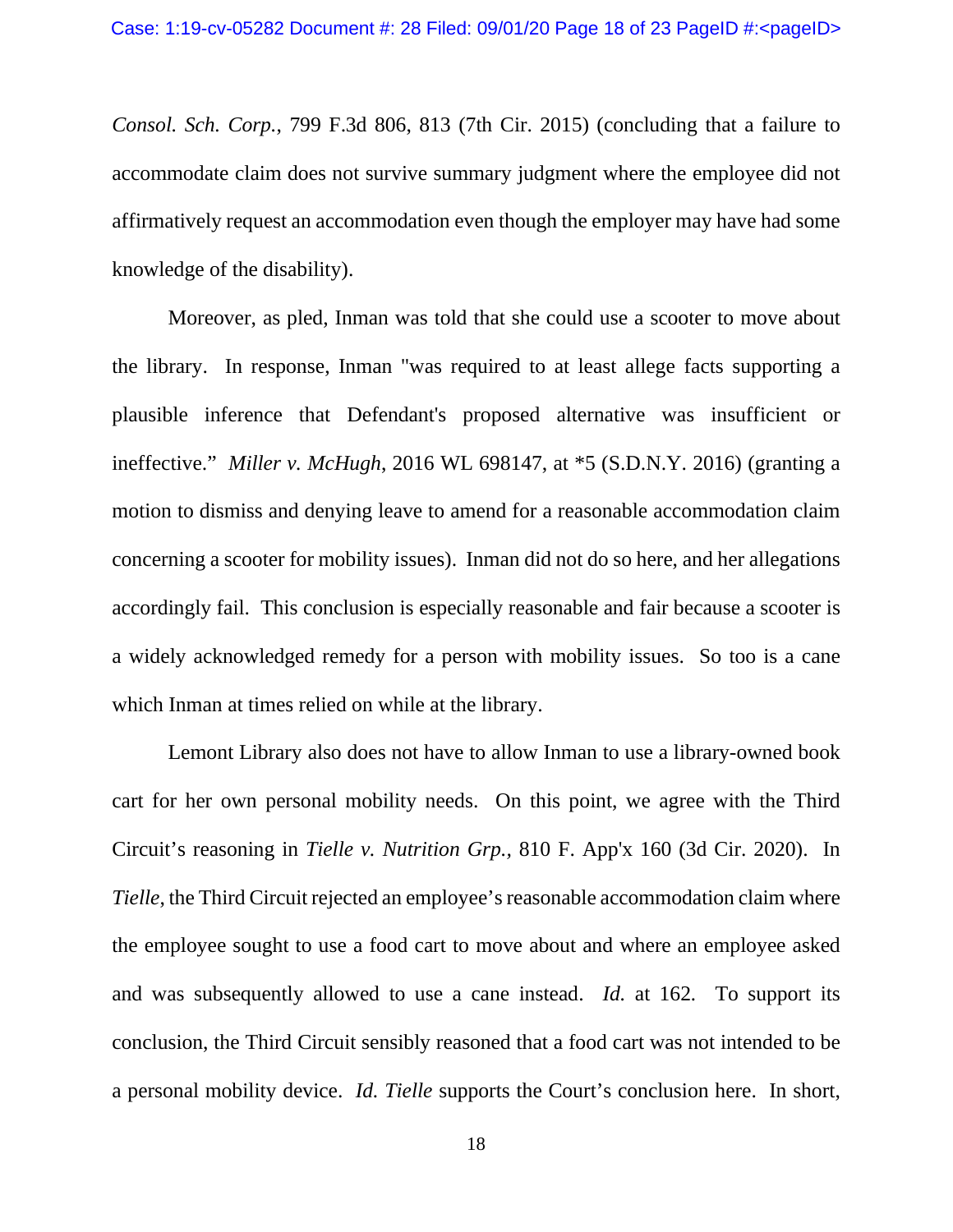canes and scooters are both reasonable solutions for people with mobility issues. Book carts generally are not.

Inman's argument about the "interactive process" does not salvage her claim for which relief cannot be granted, because a failure of the "interactive process" "is not itself actionable." *Ford*, 942 F.3d at 855; *Rehling v. City of Chicago*, 207 F.3d 1009, 1015 (7th Cir. 2000) ("the interactive process is not an end in itself"). To the contrary, Inman must "allege that the employer's failure to engage in an interactive process resulted in a failure to identify an appropriate accommodation for" Inman. *Rehling,*  207 F.3d at 1016. But, as pled, no such failure occurred here. Instead, Pointon suggested that Inman use a scooter to move about the library, and the Amended Complaint is devoid of allegations that Inman was somehow prevented from using a scooter—or a cane—to assist her movement. While the fact that Pointon did not discuss with Inman the submission of a disability application to IMRF might establish one isolated unilateral action, it does not here adequately allege a failure of the interactive process sufficient to state a claim for relief. Accordingly, Count II is dismissed.

### **III. Count IV—ADEA**

Lemont Library argues that Inman fails to state a claim under the ADEA because Inman's allegations of age-based discrimination do not rise above mere speculation. We agree.

The ADEA makes unlawful the discharge of an individual because of their age. 29 U.S.C. § 623(a)(1). Pleading unlawful age discrimination requires a plaintiff to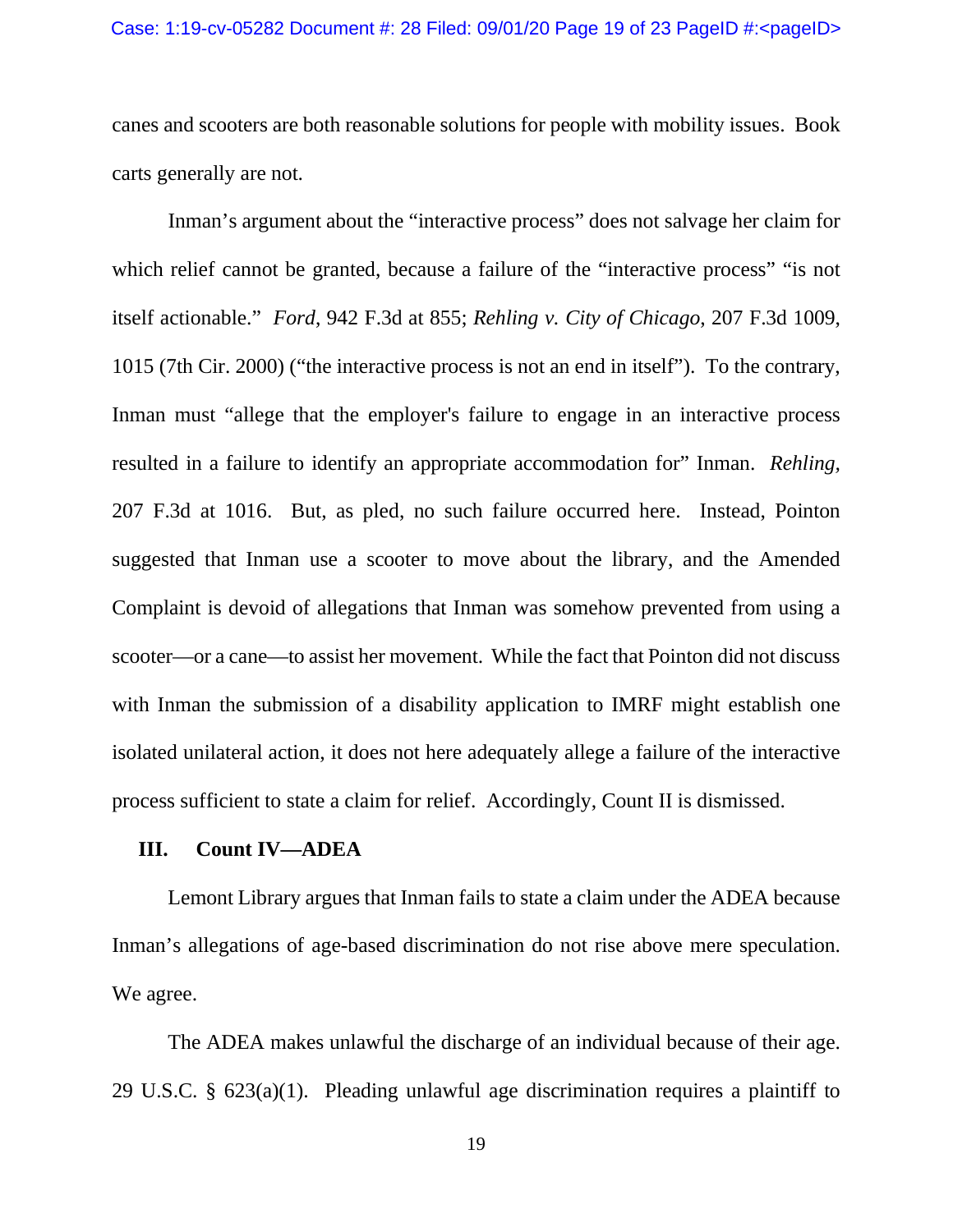#### Case: 1:19-cv-05282 Document #: 28 Filed: 09/01/20 Page 20 of 23 PageID #:<pageID>

allege that "she would not have received adverse treatment but for her employer's motive to discriminate on the basis of her age." *Alexander v. Cit Tech. Fin. Servs., Inc.*, 217 F. Supp. 2d 867, 887 (N.D. Ill. 2002) (citing *Fuka v. Thomson Consumer Elecs.*, 82 F.3d 1397, 1402 (7th Cir. 1996)).

In support of this allegation, Inman, a fifty-six-year-old woman, makes two primary assertions. First, that in 2017 Pointon hired a younger woman—Hernandez who "eventually took over some of Inman's work responsibilities." And second, that after the termination of Inman's employment, Pointon hired Cooley—also a younger person. Together, we conclude that these allegations do not raise more than a speculative claim for relief.

First, that another younger individual was hired after Inman's employment was terminated does not adequately state an age discrimination claim. Specifically, "there must be some connection [to age] for not every perceived unfairness in the workplace may be ascribed to discriminatory motivation merely because the complaining employee [is old]." *Cole v. Board of Trustees of N. Ill. University*, 838 F.3d 888, 896 (7th Cir. 2016) (quotation omitted). And, while an "imaginative reader" might speculate about ageist motivations, speculation is not enough to survive a motion to dismiss. *Swanson v. Citibank, N.A.*, 614 F.3d 400, 403 (7th Cir. 2010); *see also Kirley v. Bd. of Educ. of Maine Twp. High Sch. Dist. 207*, 2013 WL 6730885, at \*7 (N.D. Ill. 2013) (dismissing an ADEA discrimination claim where an employee alleged, among other things, that she was replaced by a younger employee).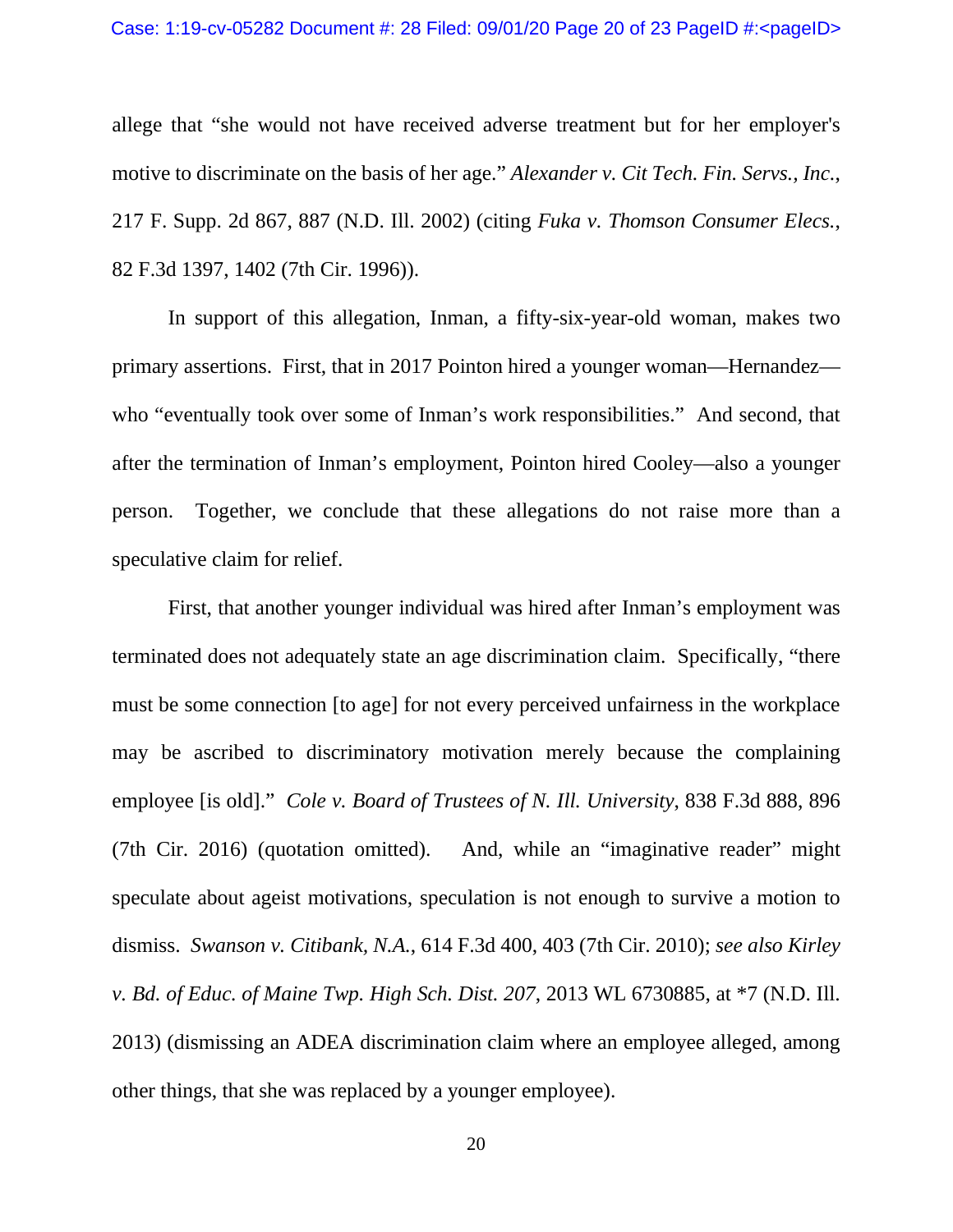And second, the mere hiring of another younger individual while Inman was working as a librarian who then took over some of Inman's responsibilities fails to move Inman's age discrimination claim past mere speculation. Nor is it at all clear here that the reduction of *some* of Inman's responsibilities constitutes an adverse employment action. "Not everything that makes an employee unhappy is an actionable adverse action." *Smart v. Ball State Univ.*, 89 F.3d 437, 441 (7th Cir. 1996). Indeed, adverse employment actions are "more disruptive than a mere inconvenience or an alteration of job responsibilities." *Nagle v. Vill. of Calumet Park*, 554 F.3d 1106, 1120 (7th Cir. 2009) (internal citation omitted).

Inman does not allege that her career prospects were hurt by the hiring of Hernandez at the Lemont Library; she does not allege a reduction in pay or a demotion; nor does she allege which of her responsibilities were diminished. Inman's claim is therefore insufficiently pled. *See McCurry v. Kenco Logistics Servs.*, 2018 WL 10321877, at \*6 (C.D. Ill. 2018) (rejecting the contention that a "minor reduction in duties" rose to the level of a materially adverse employment action and denying summary judgment where plaintiff alleged merely that a younger person replaced plaintiff), *aff'd*, 942 F.3d 783 (7th Cir. 2019).

In sum, Lemont Library is largely correct that Inman relies on boilerplate language, vague allegations, and conclusory statements to support her age discrimination claim. This is "far too speculative and fail[s] to satisfy even the minimal pleading standards prescribed to employment discrimination claims." *Porod v. Town*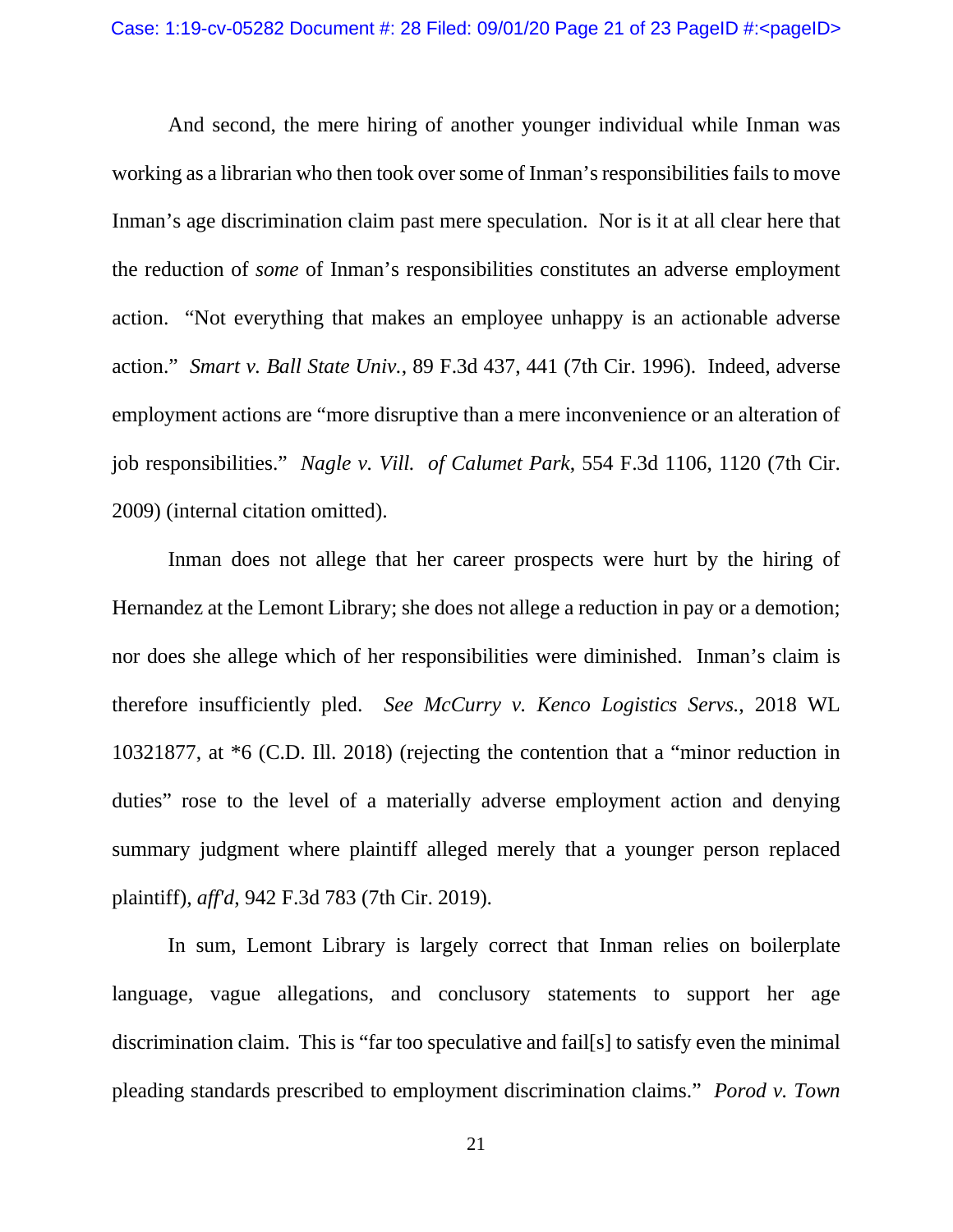*of Cicero*, 2019 WL 587410, at \*3 (N.D. Ill. 2019) (Kocoras, J.). Inman's Amended Complaint fails to "nudge[] [her] claims across the line from conceivable to plausible." *Twombly*, 550 U.S. at 570. Accordingly, Count IV is dismissed.

#### **IV. Count V—IHRA**

As both parties agree that the remaining IHRA claims depend on the disposition of the related federal discrimination claims, the Court accordingly narrows Count V to Inman's allegations found in Count III, but not Counts I, II, or IV. Therefore, only Inman's IHRA disability discrimination claims may proceed.

### **2. Request For Leave To File A Second Amended Complaint**

The Court retains "broad discretion to deny leave to amend where there is undue delay, bad faith, dilatory motive, repeated failure to cure deficiencies, undue prejudice to the defendants, or where the amendment would be futile." *Gonzalez-Koeneke v. W.*, 791 F.3d 801, 807 (7th Cir. 2015) (internal quotation omitted). Here, Inman has not established that "amendment would cure the deficiencies identified in the earlier complaint." *Id.* First, the Court notes that Inman's initial complaint was already once rejected for its noncompliance with Federal Rules of Civil Procedure 8 and 10 by, among other things, excessively incorporating her EEOC Charge by reference. Second, Inman has not explained with enough detail what additional facts would resurrect her claims nor has her request been "accompanied by the proposed amendment." *Id.* (quoting *Otto v. Variable Annuity Life Ins. Co.,* 814 F.2d 1127, 1139 (7th Cir.1986)). For example, that Inman—who is already on her second complaint—might be able to